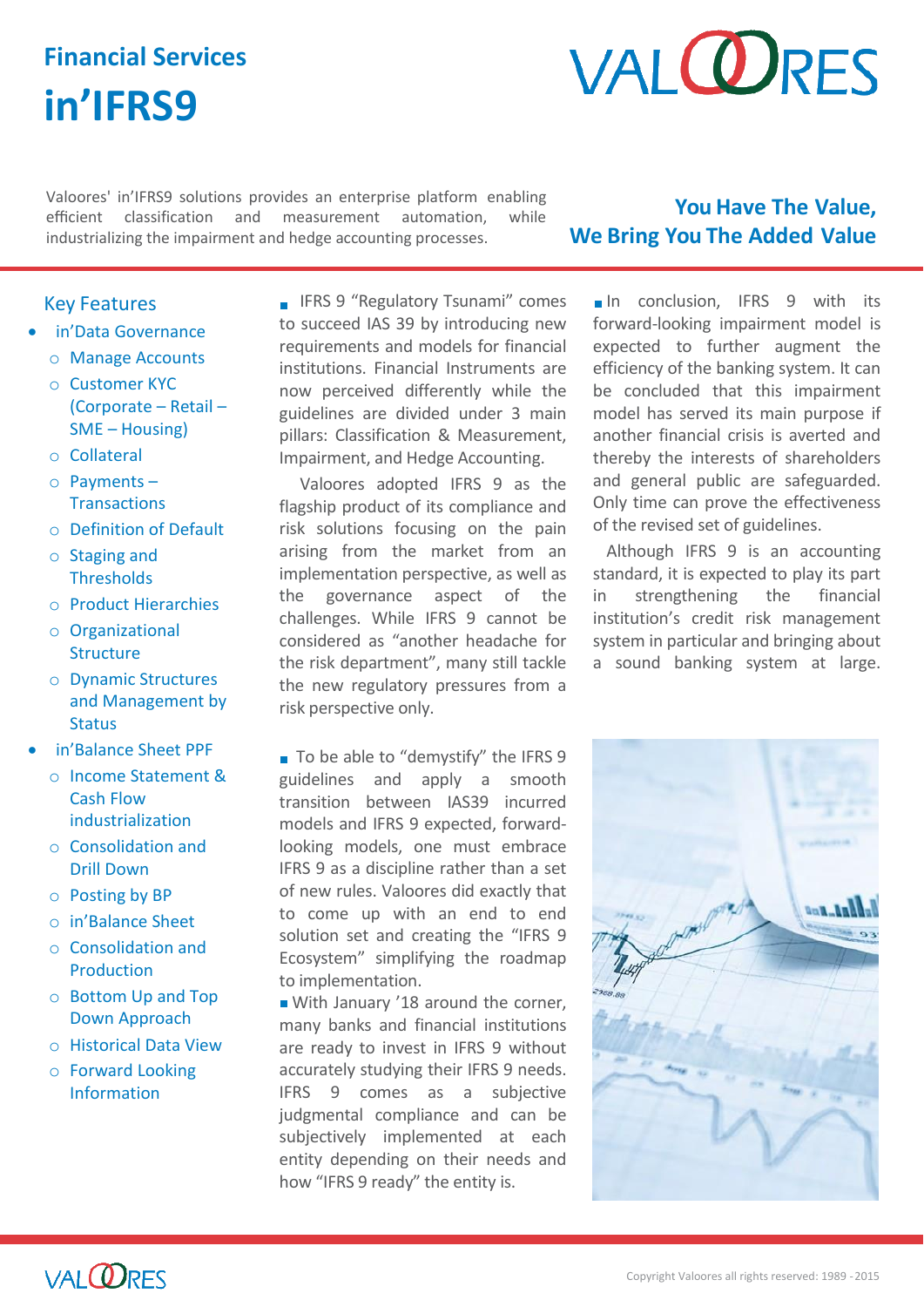# **in'IFRS9**

## Key Features

- in'Ratios
	- o Corporate and SME customers ratio generation
	- o Automation of Ratio Calculation and Generation
	- o Use of Ratios as Model Parameters in in'Analytics
	- o Bank's Ratios automation and generation
- in'Analytics Modeling
	- o Multiple Statistical Models
	- o Holistic view over Performance and Historical Data
	- o Data Cleansing and Smoothing
	- o Breakpoint Removal – General Trend
	- o Lift and Model Parameters
	- o Quantification of qualitative information (macroeconomic factors, etc.)
	- o Forecast Execution and ECL automation
- Reduced Complexity in Financial Statements through avoiding the mistakes that are most often stumbled upon in the market. This leads to a more volatile, solid, and clear Balance Sheet and Income Statement, this will be even more enhanced with Valoores' vast and detailed coverage of the financial statements.
- Increase in integrity and trust of financial institutions in the financial markets they are taking action in.
- Easier rebalancing or discontinuity of hedging, this too while respecting the required criteria situated on hedges.
- Improved credit quality through improved initial recognition (Impairment) and deterioration.
- Valoores' coverage of the financial statements through it's In' Profit will stimulate the introduction of the standards posed by IASB's IFRS 9 on the market. An easy and simple interface will better assess the regulatory compliances/standards of the IFRS 9.
- Credit appraisal and pre-sanction processes: Going forward, financial institutions are expected to tighten their credit appraisal processes. Given the requirement of forward looking expected credit losses, financial institutions are about to look at further strengthening of their underwriting standards and credit appraisal processes.
- Closely monitor assets: Financial institutions are expected to closely monitor the "watch-list" category of assets that are likely to slip into the category of "under-performing or credit impaired" to avoid assets being classified into "stage 2 or 3". In addition, they are expected to make all efforts to ensure that the assets classified into stage 1 as of last reporting date do not migrate to stage 2 or 3 owing to the Lifetime ECL impact.
- Capital & business planning: IFRS 9 impairment guidelines have a direct effect on the retained earnings and thus, the bank's capital. Given the capital constraints, it is quite likely that each line of business within an institution be mandated to efficiently utilize the scarce capital resources allocated to them and maximize profits.
- Being a crucial part of the risk and finance transformation journey of an institution, these guidelines will also bring about strong coordination between risk and finance teams.
- IFRS 9 guidelines are expected to indirectly drive sound documentation of internal credit risk management policies and procedures.
- Better transparency to the investors, public and other stakeholders in terms of enhanced market disclosures.

Valoores wasfounded in 2011 by businessintelligence experts to make raw business data meaningful and understandable for all people in all sorts of industries. It was built on the solid foundation of knowledge and experience of business intelligence and data warehousing which would ultimately bring our clients strides ahead in their competitivemarkets.

#### **NORTH AMERICA**

1001 Bay hill Drive, 2nd Floor San Bruno, CA 94066, US Tel: +1-877-484-5757 [contactus@valoores.com](mailto:contactus@valoores.com) [www.valoores.com](http://www.valoores.com/)

#### **CENTRAL EUROPE**

2, Allee Lavoisier 59650 Villeneuve d'Ascq, France Tel: +33-320-414-190 [contactus@valoores.com](mailto:contactus@valoores.com) [www.valoores.com](http://www.valoores.com/)

#### **NORTHERNEUROPE**

29 Harley Street London W1G 9QR, UK Tel: +44-207-612-4716 Fax: +44-207-927-3113 [contactus@valoores.com](mailto:contactus@valoores.com) [www.valoores.com](http://www.valoores.com/)

#### **EASTERNEUROPE**

107078 Москва Москва, улица Новая Басманная д.23 'Б' Tel: +7-495-917-59-84 [contactus@valoores.com](mailto:contactus@valoores.com) [www.valoores.com](http://www.valoores.com/)





Copyright Valoores all rights reserved: 1989 -2015